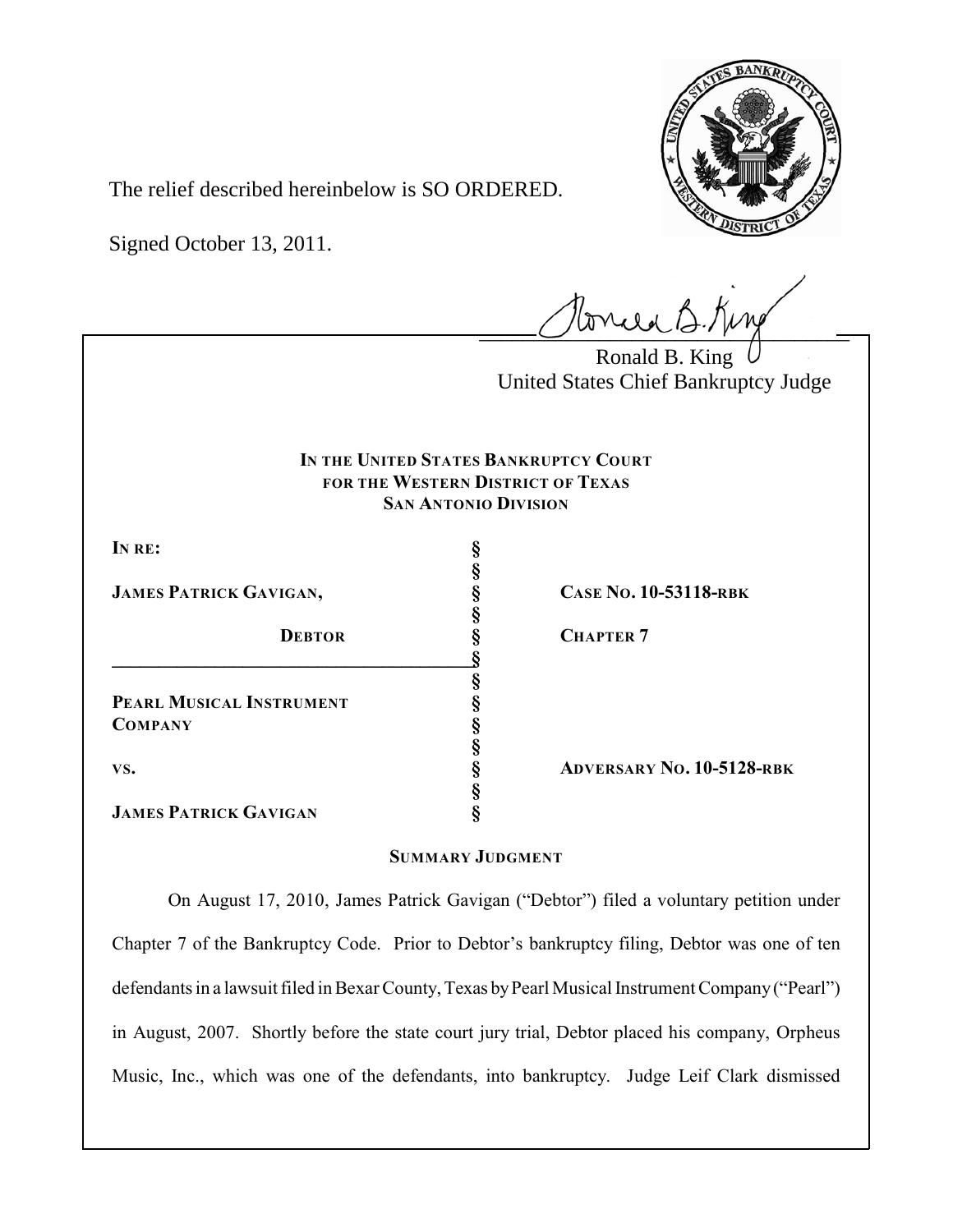Orpheus's bankruptcy as a bad faith filing. The lawsuit was again delayed by removal to this Court in another bankruptcy case, but was remanded to state court on September 30, 2009. The state court action then continued, and on April 15, 2010, the parties reached an agreed judgment in Pearl's favor in the amount of \$1.25 million against nine of the defendants, including Debtor. Subsequently, Pearl served Debtor with post-judgment interrogatories to discover assets to satisfy Pearl's judgment. Debtor answered the interrogatories, but Pearl claimed that the answers were largely incomplete or incorrect. Pearl then served a subpoena for documents and a deposition on written questions on the custodian of records for Tempest Musical Live LLC, by serving Debtor, who was Tempest's registered agent. Debtor did not produce any records, and the state court eventually found Debtor in contempt. When Pearl moved to enforce the contempt ruling, Debtor filed this Chapter 7 case on August 17, 2010.

Included in Debtor's bankruptcy filing was his Statement of Financial Affairs ("SOFA") and Schedule F, which listed Debtor's obligation to Pearl for \$1.25 million. Debtor's SOFA reported his current monthly income as zero and his monthly living expenses as \$5,876.00. Debtor listed his income as \$12,000.00 in 2008 and \$28,000.00 in 2009. On October 4, 2010, Debtor filed Amended Schedules and Statement of Financial Affairs. The Amended Schedules added "gift income" of \$5,876.00 monthly on Schedule "I," and over \$100,000.00 in the SOFA, which Debtor stated he received from a friend, Duane Fowler, in 2008 and 2009. Debtor provided no further details regarding the gift income or Mr. Fowler, however.

Pearl claims that Debtor did not submit full and accurate Schedules and SOFA. Specifically, Pearl argues that Debtor omitted reportable items from his Schedules and SOFA, failed to list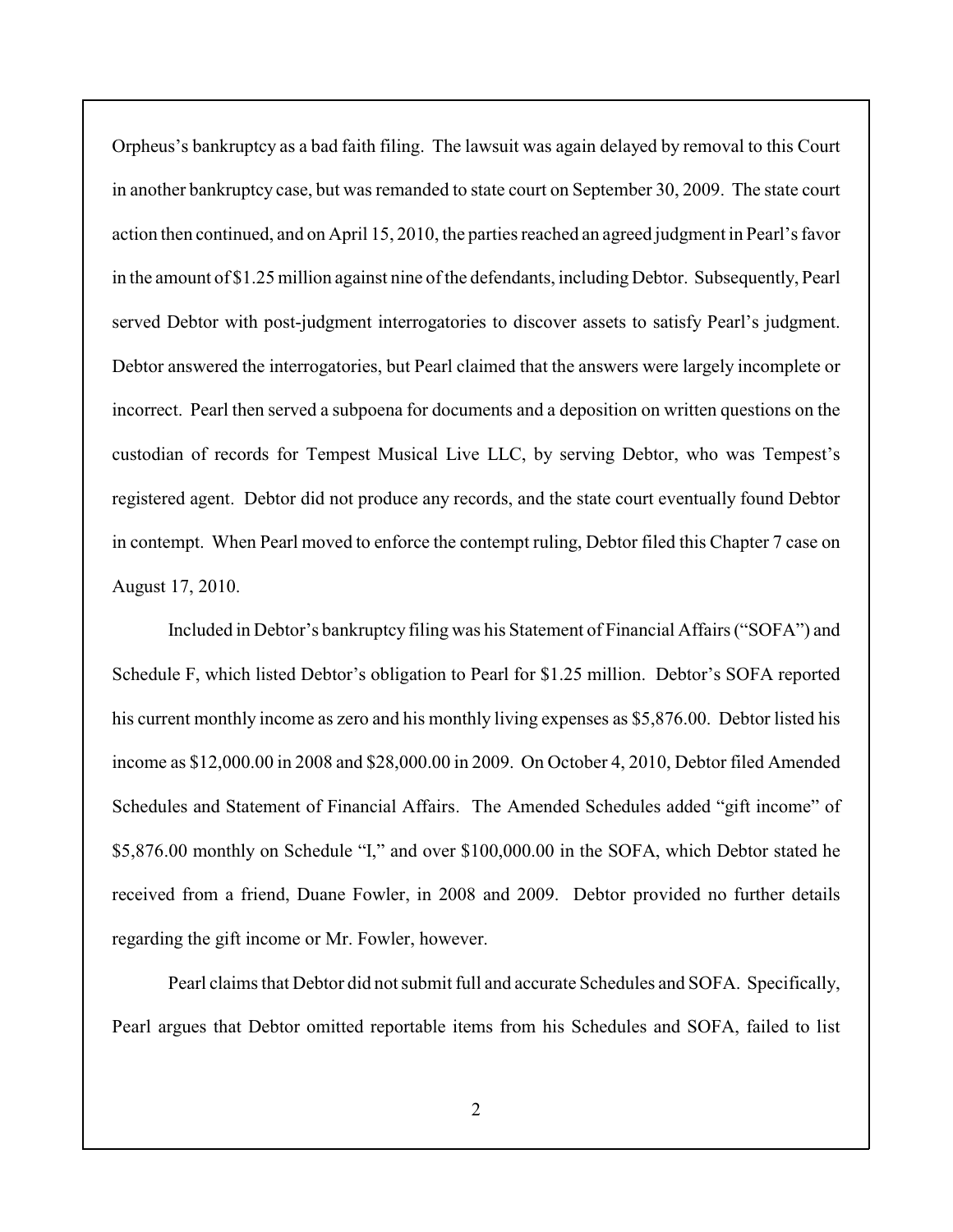property transferred within two years immediately preceding the commencement of the case, failed to list all financial accounts that were closed, sold or otherwise transferred within one year immediately preceding the commencement of the case, and misstated or omitted certain business interests and affiliations. Because Debtor omitted or failed to list this information, Pearl asserts that Debtor should not be granted a discharge under section 727 of the Bankruptcy Code. Debtor responded by denying various contentions made by Pearl and attempting to explain others.

Pearl seeks summary judgment to deny Debtor's discharge based on violations of section 727 of the Bankruptcy Code. Section 727 lists several grounds that permit denial of a debtor's discharge, and a creditor need prove only one to prevent discharge. *Cadle Co. v. Duncan* (*In re Duncan*), 562 F.3d 688, 692 (5th Cir. 2009). The exceptions listed in section 727 should be "construed strictly against the creditor and liberally in favor of the debtor." *Id*. at 695.

In summary judgment proceedings, the party seeking summary judgment has the burden of proving that there are no genuine issues of material fact and that it is entitled to a judgment as a matter of law. *Martin v. Alamo Cmty. Coll. Dist.*, 353 F.3d 409, 412 (5th Cir. 2003). Through its presentation of evidence, the movant is required to establish the existence or nonexistence of elements of a claim or defense in order to have its motion granted. *Fontenot v. Upjohn Co*., 780 F.2d 1190, 1194 (5th Cir. 1986). The burden of going forward with the evidence is on the nonmovant when the moving party makes a *prima facie* showing that it is entitled to judgment as a matter of law. *Celotex Corp. v. Catrett*, 477 U.S. 317, 322 (1986). At that point, the nonmoving party must come forward with rebuttal evidence showing that the moving party is not entitled to judgment. *Ragas v. Tenn. Gas Pipeline Co*., 136 F.3d 455, 458 (5th Cir. 1998). Any doubts created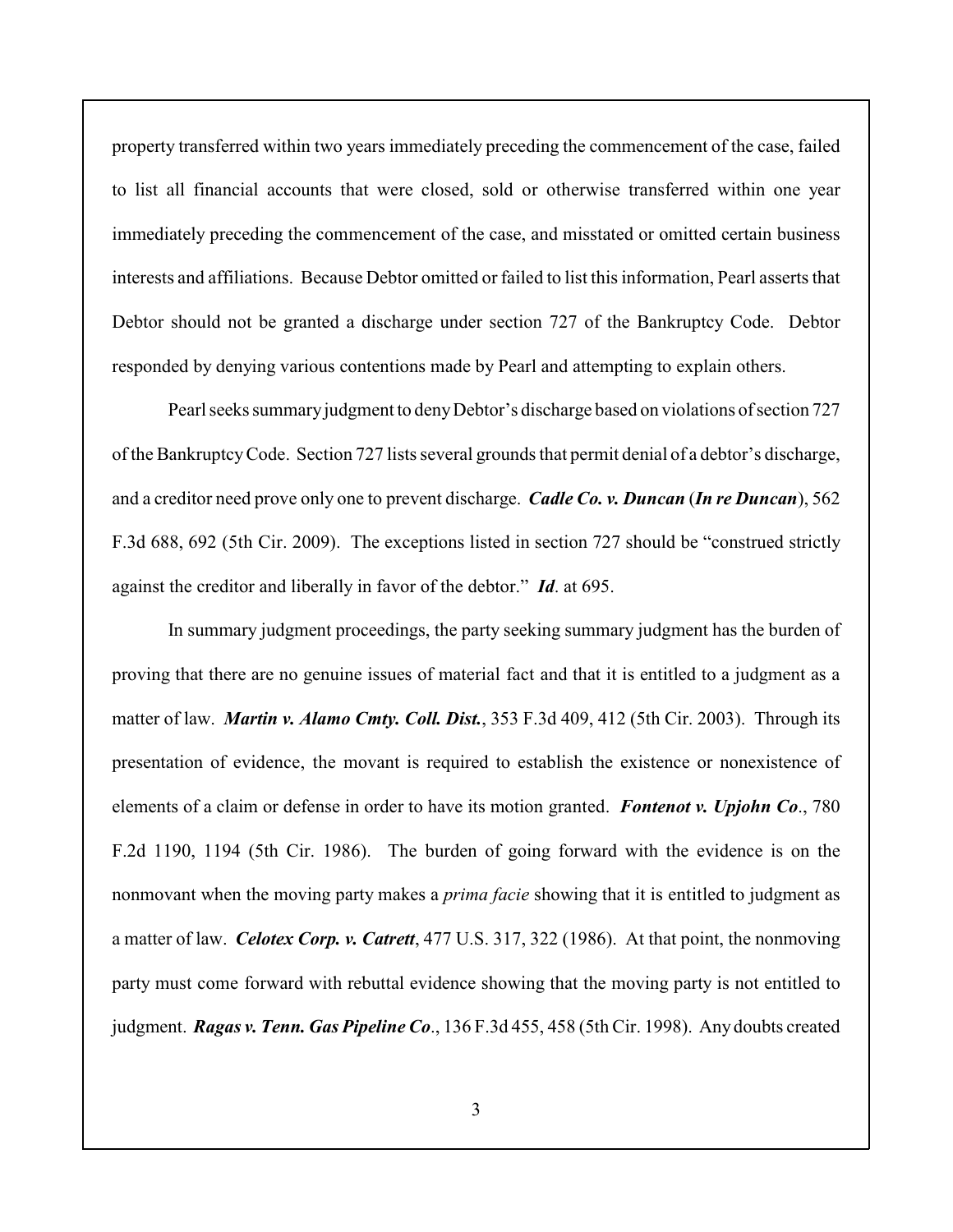by the nonmovant's evidence are "to be resolved in favor of the nonmoving party, and any reasonable inferences are to be drawn in favor of that party." *Evans v. City of Bishop*, 238 F.3d 586, 589 (5th Cir. 2000).

#### 1. *Whether Debtor violated § 727(a)(4)*.

Pearl first argues that Debtor should be denied a discharge because Debtor made "false statements and omissions in his bankruptcy Statements and Schedules, which ha[d] the added effect of concealing Debtor's true financial condition from creditors." Section 727(a)(4)(A) provides that a debtor should be denied discharge if "the debtor knowingly and fraudulently, in or in connection with the case, made a false oath or account." 11 U.S.C.  $\S 727(a)(4)(A)$ . The objecting party carries the burden to prove by a preponderance of the evidence that "(1) the debtor made a false statement under oath; (2) the statement was false; (3) the debtor knew the statement was false; (4) the debtor made the statement with fraudulent intent; and (5) the statement was material to the bankruptcy case." *Duncan*, 562 F.3d at 695.

False statements sufficient to deny a debtor's discharge "include a false statement or omission in the debtor's schedules." *FDIC v. Sullivan* (*In re Sullivan*), 204 B.R. 919, 942 (Bankr. N.D. Tex. 1995). A false statement or omission in a debtor's schedules or statement of financial affairs "must rise to the level of an intentional and willful defrauding of the creditors" to effectuate a denial of discharge. *Id*. A court can find this requisite intent to deceive where there exists a series of falsehoods, coupled "together with [the debtor's] failure to take advantage of the opportunity to clear up all inconsistencies and omissions." *Id*. Even a sequence of "innocent mistakes or omissions can constitute evidence of a pattern of reckless disregard for the truth," and therefore, the requisite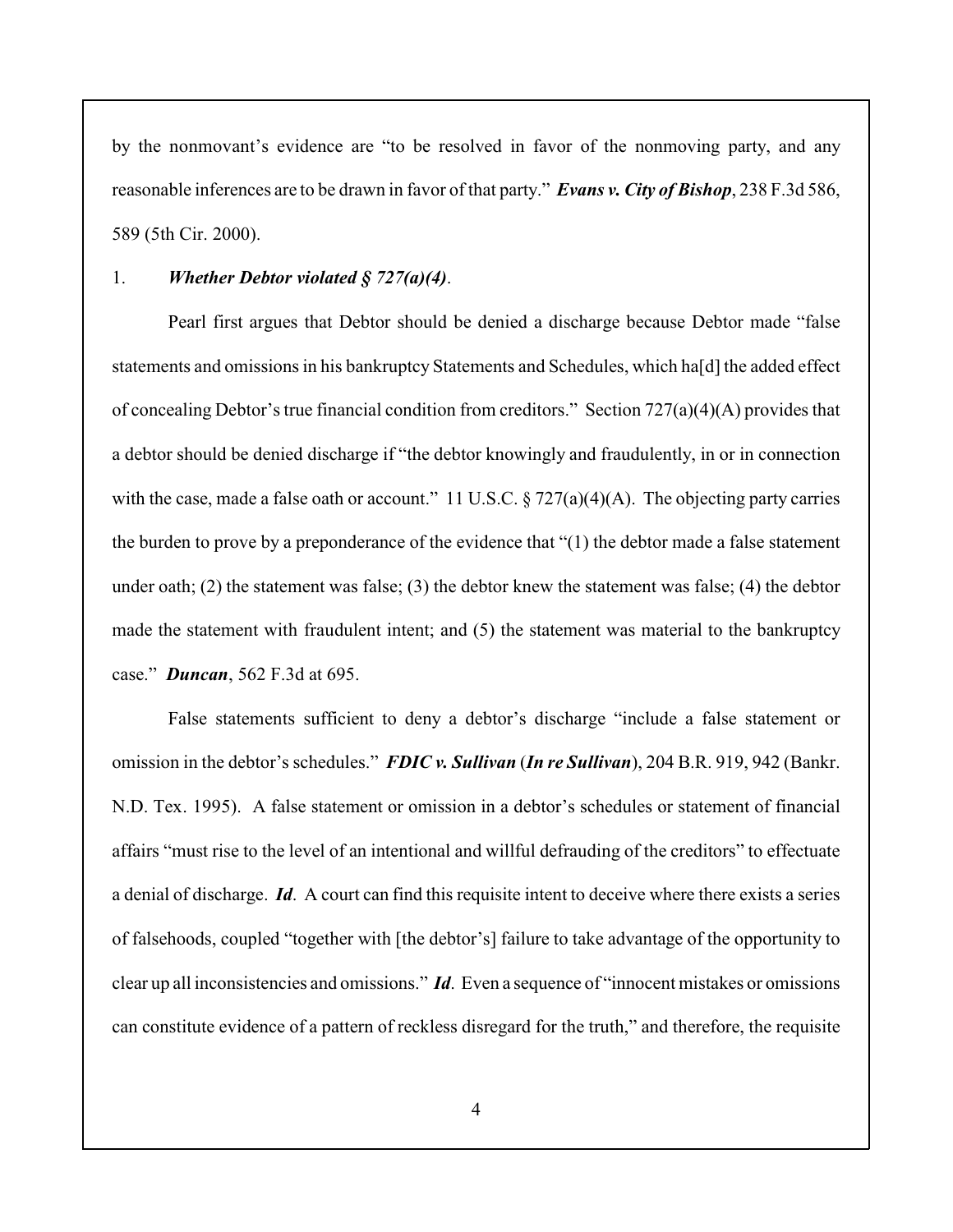intent to deceive. *Id*. at 942-43. A court may, therefore, look to circumstantial evidence to determine whether the mistakes or omissions were intentional. *Id*. at 943.

Courts have found that a debtor possessed the requisite fraudulent intent to deny that debtor its discharge pursuant to section  $727(a)(4)$  where the debtor provided a litany of misstatements and omissions that were corrected only after their falsity was brought to light by a creditor. For example, in *Sholdra v. Chilmark Fin. LLP* (*In re Sholdra*), 249 F.3d 380, 383 (5th Cir. 2001), the Fifth Circuit affirmed a summary judgment which denied a debtor's discharge where the debtor filed amended schedules only after the falsity of the original schedules was revealed. The Court determined that because the debtor made the corrections only after "his deposition confirmed the falsehood," the debtor possessed the requisite fraudulent intent to support a denial of discharge under section 727(a)(4). *Id*. Further, in *Sullivan*, a bankruptcy court denied a debtor's discharge where the debtor made "numerous omissions and false statements" that he knew to be false. *Sullivan*, 204 B.R. at 943. The court found unfiled drafts of the debtor's schedules and statement of financial affairs to be inconsistent with the filed schedules and statements, which the court believed indicated that the debtor "manipulated his responses to the questions on the Schedules and Statement." *Id*. Further, the debtor's amended schedules and statements were filed "long after the Original Schedules and Statement and did not correct many errors in the Original." Thus, the court concluded that the debtor possessed the requisite fraudulent intent to support a denial of discharge under 727(a)(4). *Id*.

Here, Pearl alleges that because Debtor made false statements and omissions in his bankruptcy Schedules and SOFA, Debtor possessed the requisite fraudulent intent, and denial of Debtor's discharge pursuant to section 727(a)(4) is appropriate. First, Pearl notes that Debtor failed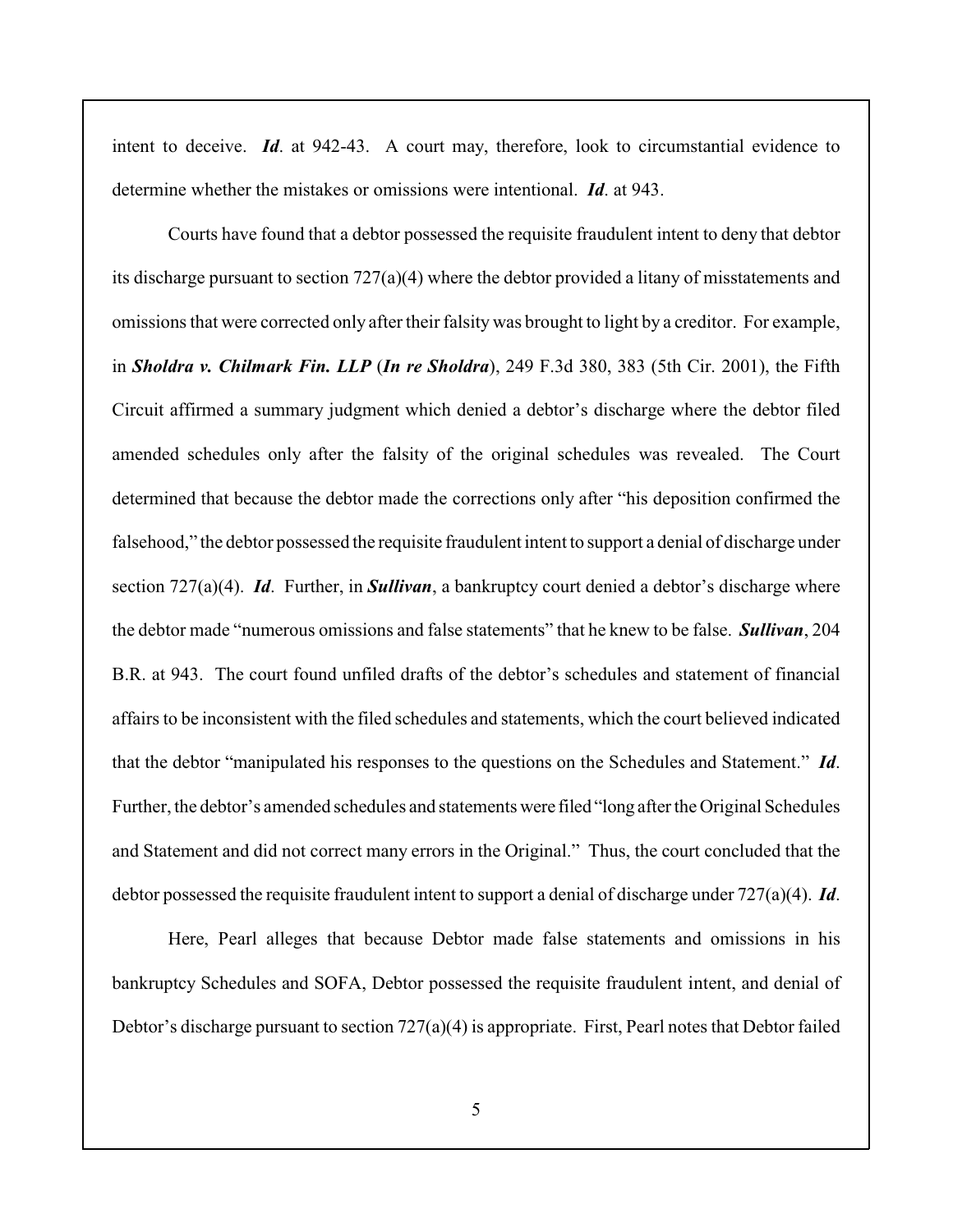to report or disclose several assets and only amended his Schedules and SOFA after Pearl challenged their omission. Additionally, Pearl argues that Debtor made several false statements regarding his business, trade, and professional interests, including failing to report compensation from consulting engagements and failing to disclose his involvement as an officer, director, or board member of several organizations. Pearl notes that Debtor did not correct this information on either of his two amended versions of his Schedules. Pearl argues that these "serial misstatements and omissions by the Debtor" and the fact that "the Debtor amended his bankruptcy schedules only after his false statements were exposed by a creditor" prove that Debtor had the requisite fraudulent intent for his discharge to be denied under section 727(a)(4), and that summary judgment is appropriate to deny Debtor his discharge.

Debtor filed a response to Pearl's Motion for Summary Judgment and countered Pearl's allegations by pointing out that he corrected, denied, or attempted to explain the accusations brought by Pearl. Debtor's corrections to his Schedules and SOFA were numerous. In some instances, Debtor stated that he corrected any alleged falsities, but declined to explain why he did not include the information originally. Where the Debtor did offer explanations for the lack of information he provided, the explanations were inadequate. To explain the lack of information he provided about his benefactor, Mr. Fowler, Debtor stated that Mr. Fowler's anonymity is due to the fact that Mr. Fowler lives in Mexico, which requires Mr. Fowler to take "incredible procedures for his own safety" and is why Debtor could not disclose contact information.

The facts in this case are similar to the facts in *Sholdra* and *Sullivan*, both of which found the debtor possessed the requisite fraudulent intent to warrant denial of the debtor's discharge based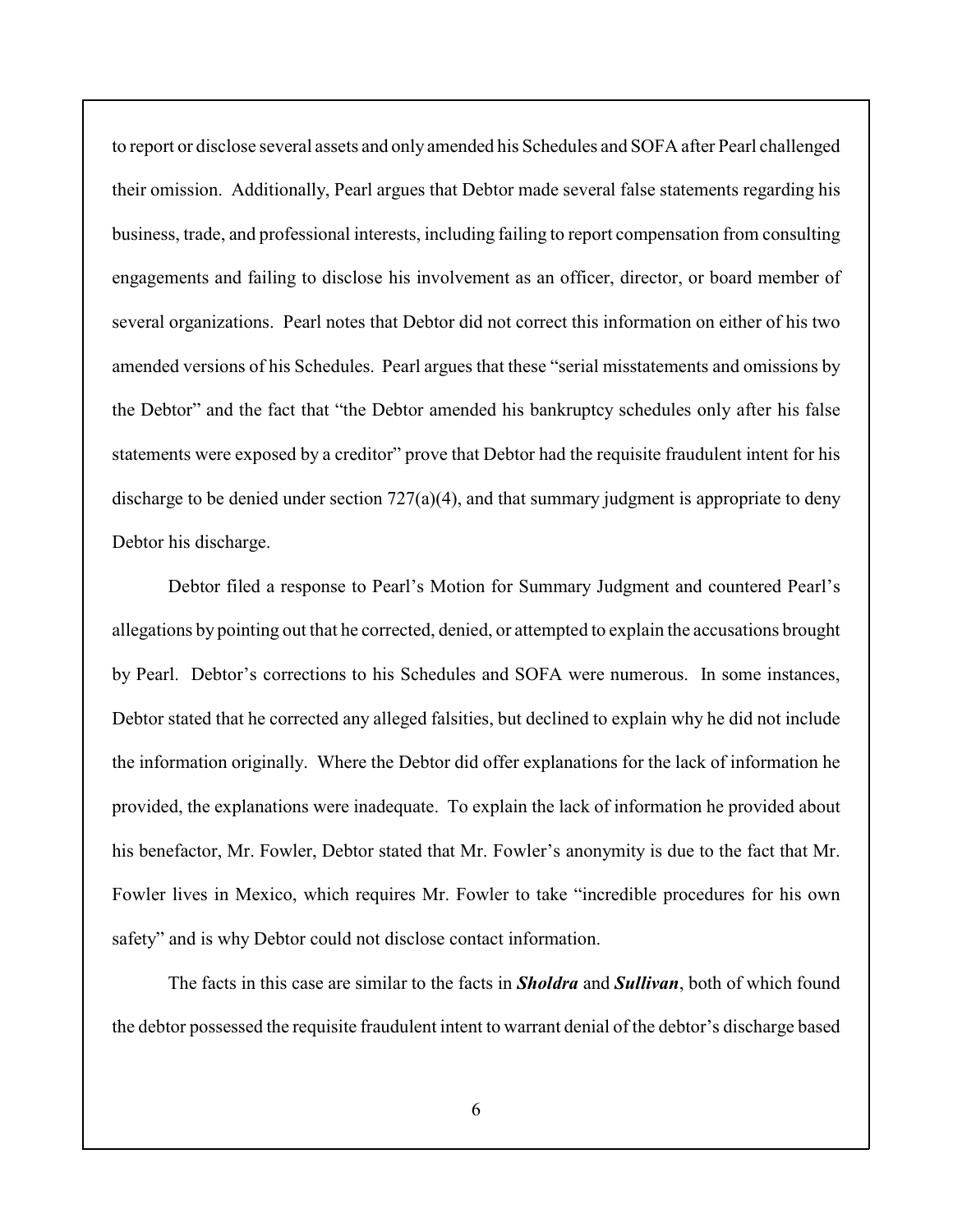on violations of section 727(a)(4) of the Bankruptcy Code. First, as in *Sholdra*, Debtor filed his amended Schedules and SOFA only after their falsity was revealed by Pearl. *See Sholdra*, 249 F.3d at 383. Because Debtor made his amendments only after their falsity was revealed, these actions show that Debtor possessed the requisite intent to support the denial of discharge. Further, because this Debtor, like the debtor in Sullivan, made "numerous omissions and false statements" that he knew were false, as evidenced by the fact that he subsequently corrected or amended the Schedules and SOFA, Debtor's fraudulent intent to conceal his true financial condition from his creditors is proven. *See Sullivan*, 204 B.R. at 943. Therefore, based on Debtor's misstatements and omissions in his Schedules and SOFA, this Court concludes that Debtor possessed the requisite fraudulent intent, and Debtor's discharge should be denied.

#### 2. *Whether Debtor violated § 727(a)(3)*.

Pearl next alleges that Debtor should be denied discharge because he (1) failed to keep any records of his financial condition and (2) offered an unsupported explanation for his deficiency in assets and income to pay creditors. Pearl argues that these actions constitute violations of section  $727(a)(3)$  of the Bankruptcy Code. Section  $727(a)(3)$  provides that a debtor should be denied discharge if "the debtor has concealed, destroyed, mutilated, falsified, or failed to keep or preserve any recorded information . . . from which the debtor's financial condition or business transactions might be ascertained, unless such act or failure to act was justified under all of the circumstances of the case." 11 U.S.C. § 727(a)(3). The financial records provided by the debtor need not contain full detail, but there should be written evidence of the debtor's financial condition. *Robertson v. Dennis* (*In re Dennis*), 330 F.3d 696, 703 (5th Cir. 2003). The creditor objecting to the debtor's discharge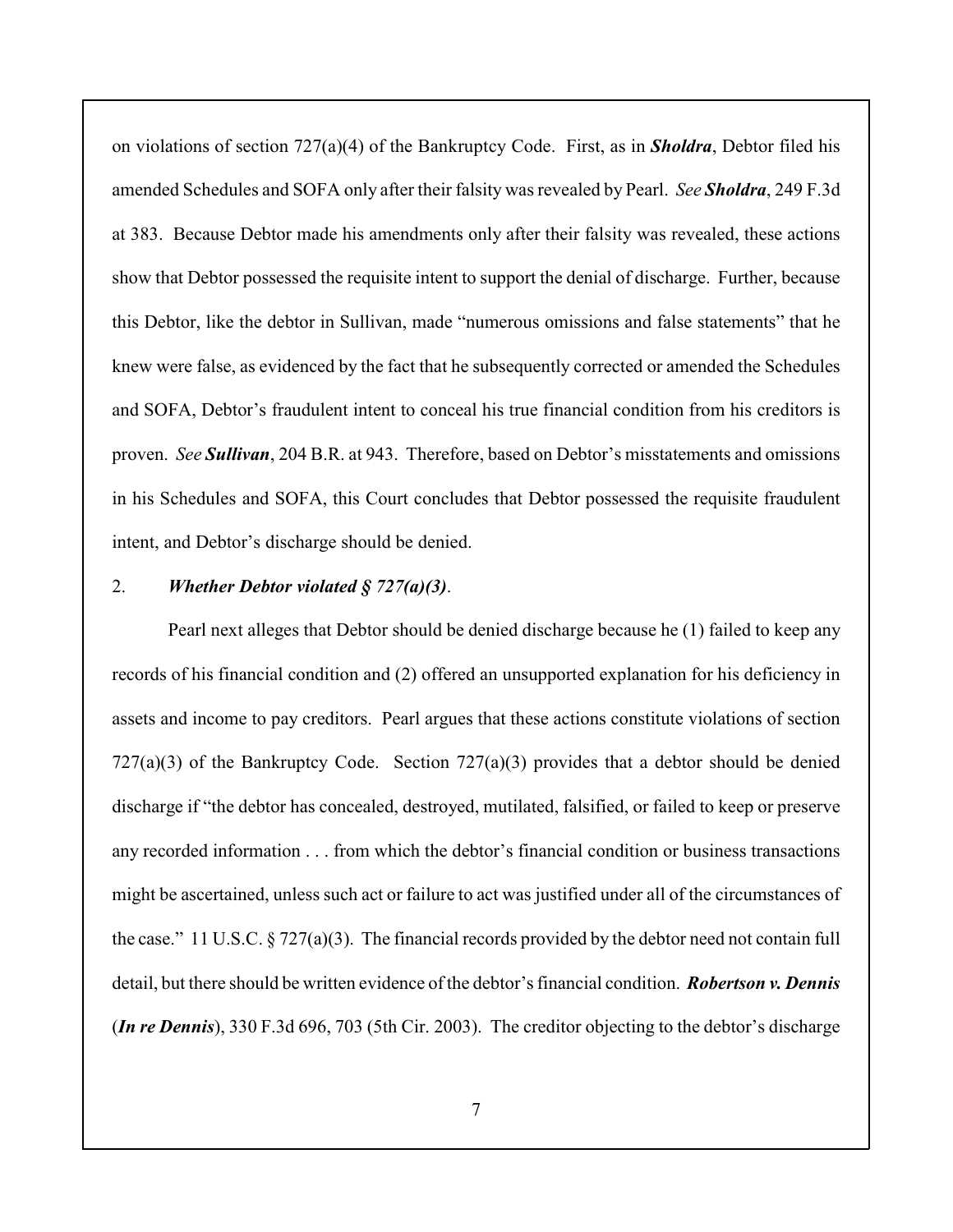"bears the initial burden of production to present evidence that the debtor failed to keep adequate records and that the failure prevented the creditor from evaluating the debtor's financial condition." *Duncan*, 562 F.3d at 697. The adequacy of the records provided by a debtor are reviewed on a "case" by case basis," and certain factors, such as the debtor's "occupation, financial structure, education, experience, sophistication and any other circumstances" are considered. *Id*. The test to establish what standard of record keeping is required of a debtor is to determine whether the nature and extent of the debtor's transactions were such that others in like circumstances would ordinarily keep financial records. If the creditor meets its burden to show that the debtor failed to keep adequate records, then the burden is on the debtor to show that his failure to produce adequate records is "justified under all the circumstances." *Duncan*, 562 F.3d at 697.

The Fifth Circuit in *Duncan* upheld the decision of the bankruptcy court to grant a debtor discharge, though a creditor objected under section  $727(a)(3)$  and claimed that the debtor failed to provide adequate records, finding that the debtor's disclosure of both "personal and corporate tax returns, bank statements, formation documents from his most recent entities, his will, life insurance policy, and other documents" sufficiently depicted the debtor's financial condition. *Id*. at 698. In contrast, a bankruptcy court denied a debtor's discharge based on section 727(a)(3), determining that the debtor "presented the court with spaghetti–numerous transactions going in all directions, all intertwined between [the debtor] and [other entities owned by the debtor], with no meaningful paper trail, and with nothing more than [the debtor's] after-the-fact explanation of what any particular transaction or transfer represented." *Womble v. Womble* (*In re Womble*), 289 B.R. 836, 859 (Bankr. N.D. Tex. 2003). This "spaghetti," the court determined, did not sufficiently depict the debtor's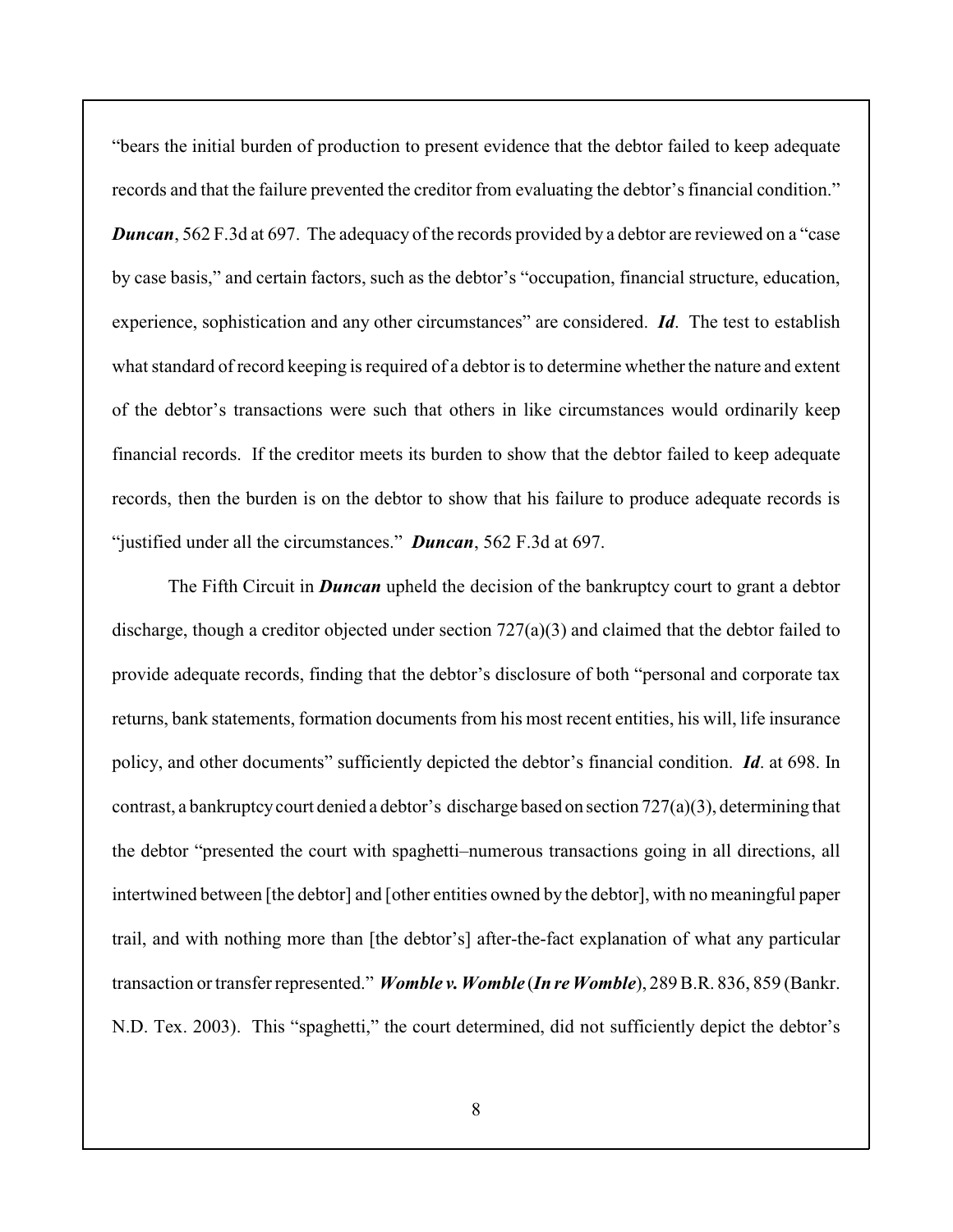financial condition. The court found that the Bankruptcy Code "demands more of a debtor," and because the debtor offered "no justification for his failure to keep adequate records and documents," denial of the debtor's discharge under section 727(a)(3) was proper. *Id*.

In *Hill v. Jones* (*In re Jones*), 327 B.R. 297, 304 (Bankr. S.D. Tex. 2005), a bankruptcy court denied a discharge where the debtor provided creditors and the trustee with "nothing more than bank statements and cashier's checks" that "merely list[ed] the dates and amounts of deposits into and withdrawals from [the debtor's] account," and did not fully account for the amount of cash the debtor had on hand. The court determined that the records provided by the debtor were "grossly inadequate," and did not sufficiently depict the debtor's financial condition. This lack of information left the trustee and the creditors to speculate as to the debtor's precise financial condition, and thus, denial of the debtor's discharge pursuant to section 727(a)(3) was proper. *Id*.

Pearl alleges here that Debtor "has produced almost no records of his assets, income, business interests, and financial transactions." Pearl points out that Debtor "does not maintain any bank accounts or other financial records" and claims that his only source of income comes from cash gifts given by a friend who lives in Mexico. Pearl argues that this lack of information has caused it to "speculate as to whether Debtor presently is receiving or holding more cash or other assets than he is reporting" and does not sufficiently depict Debtor's financial condition.

Further, Pearl asserts that Debtor has provided no justification for his lack of financial information. Pearl argues that Debtor is a "sophisticated debtor" and that he should be held to a higher standard of disclosure than an unsophisticated debtor. Pearl notes that Debtor received a masters and a doctoral degree and has owned, operated, or held positions of authority with a number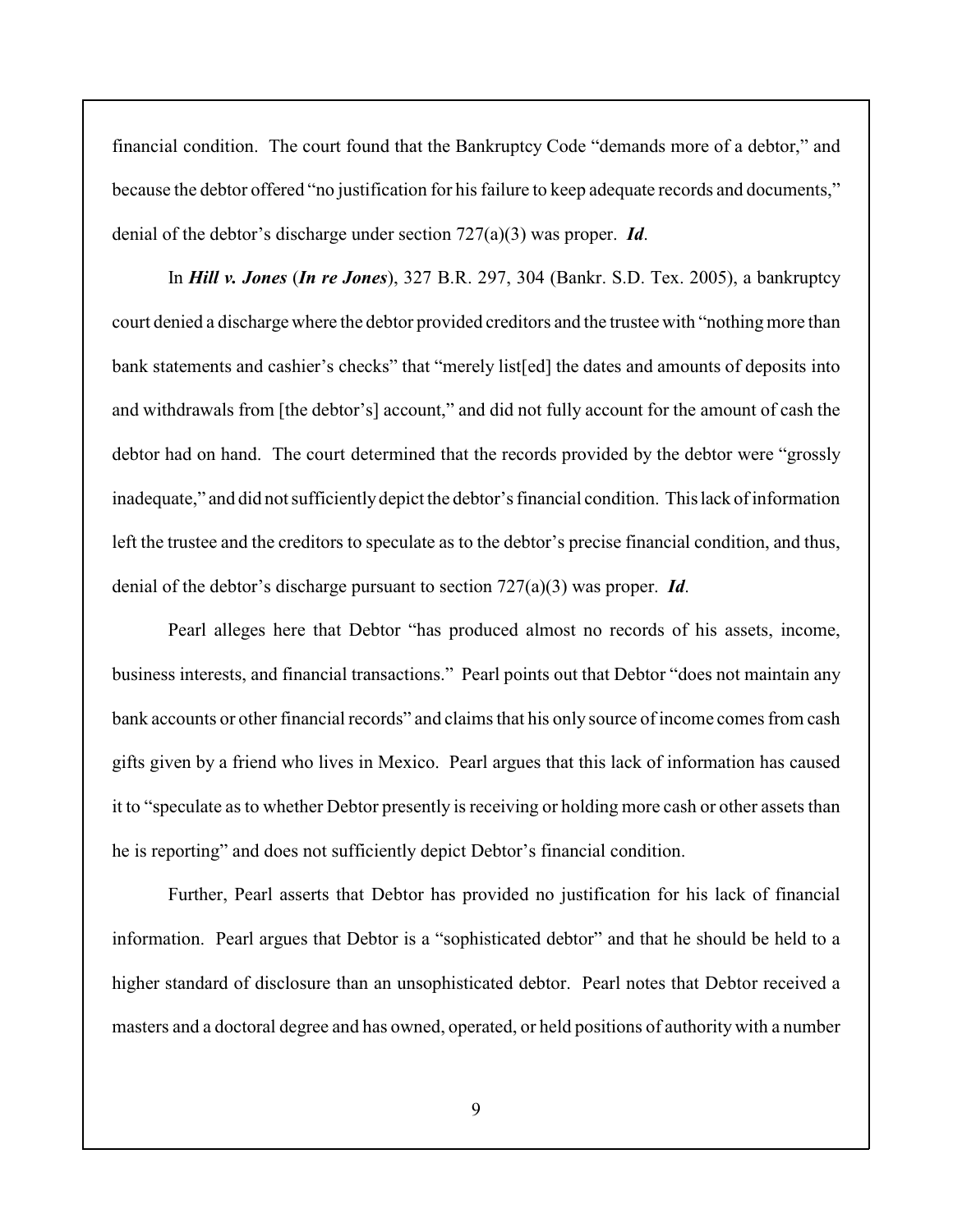of companies. But regardless of what standard to which the Debtor is held, Pearl argues that Debtor has failed to explain his lack of records at all, and therefore should be denied discharge under section 727(a)(3).

Debtor, however, asserts that Pearl's allegations that he violated section  $727(a)(3)$  by concealing, destroying, discarding, or failing to maintain necessary records is unfounded. In Debtor's Answer to Pearl's Motion for Summary Judgment, Debtor attempted to explain the lack of records he provided to his creditors. First, Debtor claims that Tempest Musical Live, the company for which Pearl seeks records, never conducted any business, and thus has no records to produce. Further, Debtor states that the "worldwide recession taking place in the three years has had an impact" on his inability to provide adequate records to his creditors. Additionally, Debtor asserts that the "huge" size of Pearl has hindered his ability to collect and provide records to his creditors. Debtor further asserts that he has corrected or added to previous statements regarding his financial situation, and, therefore, his Schedules and SOFA accurately depict his financial situation.

What little information Debtor has provided has left Pearl to "speculate" as to the exact status of Debtor's financial situation. Though a debtor's financial records "need not contain full detail . . . there should be written evidence of the debtor's financial condition." *Dennis*, 330 F.3d at 703. Here, there is little or no evidence of the Debtor's financial condition, and Debtor's only justification for the lack of records is that either no records exist, or records are unavailable. Further, where Debtor does offer justification for the lack of records, like the debtor in *Jones*, Debtor's explanations are "suspect." *See Jones*, 327 B.R. at 304. The Bankruptcy Code "demands more of a debtor" than what the Debtor in this case has provided. Because Pearl has shown that Debtor failed to provide